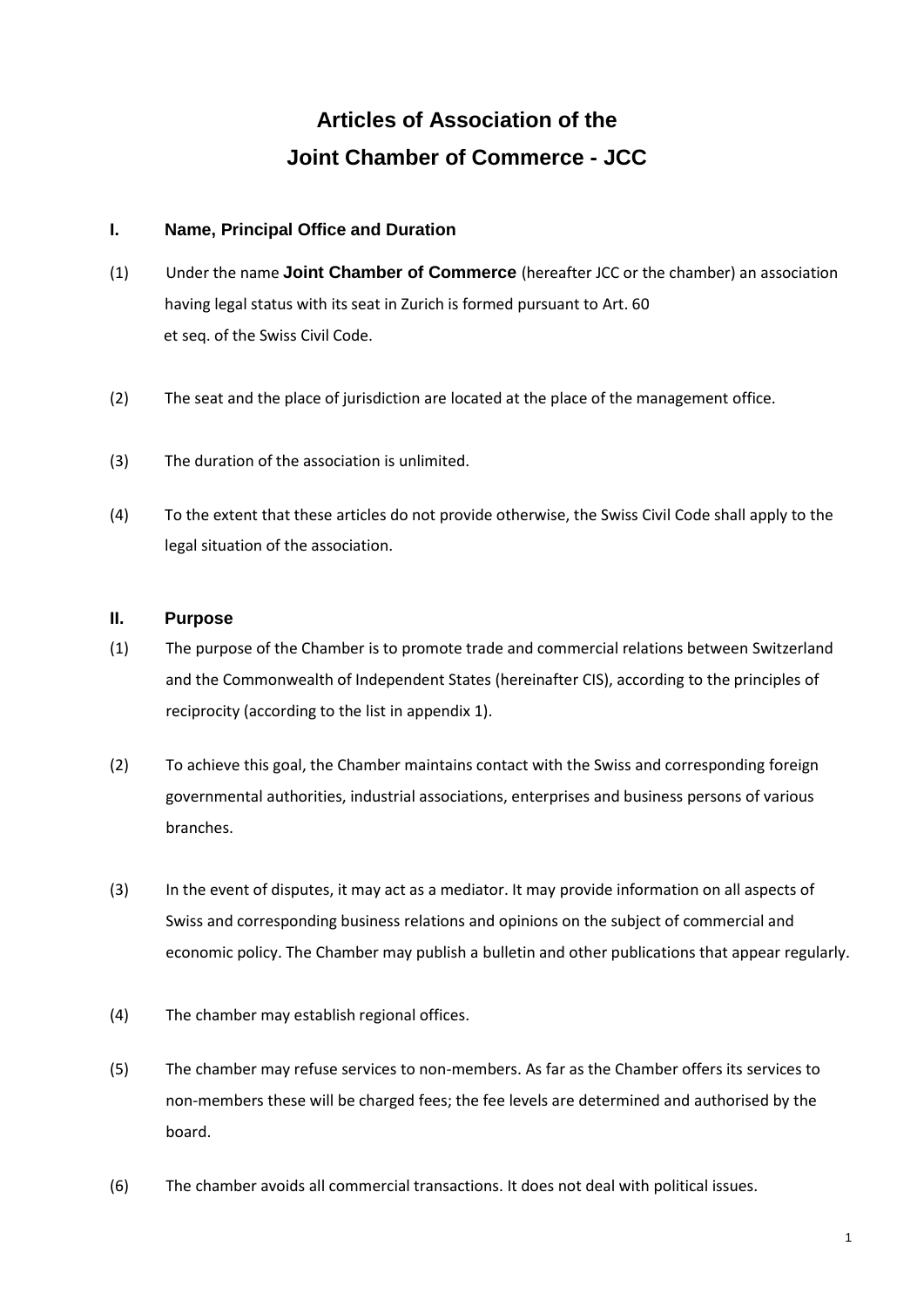#### **III. Funds, Assets, Liabilities and Business Year**

- (1) The chamber's revenues consist of:
	- a. Membership fees;
	- b. Income from publications and meetings;
	- c. Remunerations for special services for members;
	- d. Fees for services to n-members;
	- e. Other contributions and revenues.
- (2) The assets of the association belong to the association as such and are managed by the board. No member has any claim to a part thereof.
- (3) In case of dissolution of the association, the assets existing after the payment of obligations and not subject to attribution to a specific purpose will go to a charitable or cultural institution situated in Switzerland to be determined by the general assembly.
- (4) The association is liable for the association's debts only with its own assets. Any personal liability of a particular member is excluded.
- (5) The chamber's business year shall be the calendar year.

## **IV. Membership**

- (1) Members of the chamber can be individuals and legal entities, including organizations according to private and public law, involved or interested in bilateral economic relations.
- (2) Persons who have provided exceptional contributions to trade relations between Switzerland and the CIS or to the chamber may be appointed honorary members by the General Assembly.
- (3) Membership begins with the admission process. Whoever intends to become a member of the chamber has to submit a written request. The presidential committee of the board decides on such requests. No one is entitled to admission. A request may be rejected without substantiation.
- (4) Membership ends with death, dissolution of a company, bankruptcy, resignation or exclusion.
- (5) A resignation is valid only if it is made at the latest three months before the end of a business year. Nevertheless, the resignation does not release a member from the obligation to pay membership fees that have already come due, and those for the current business year.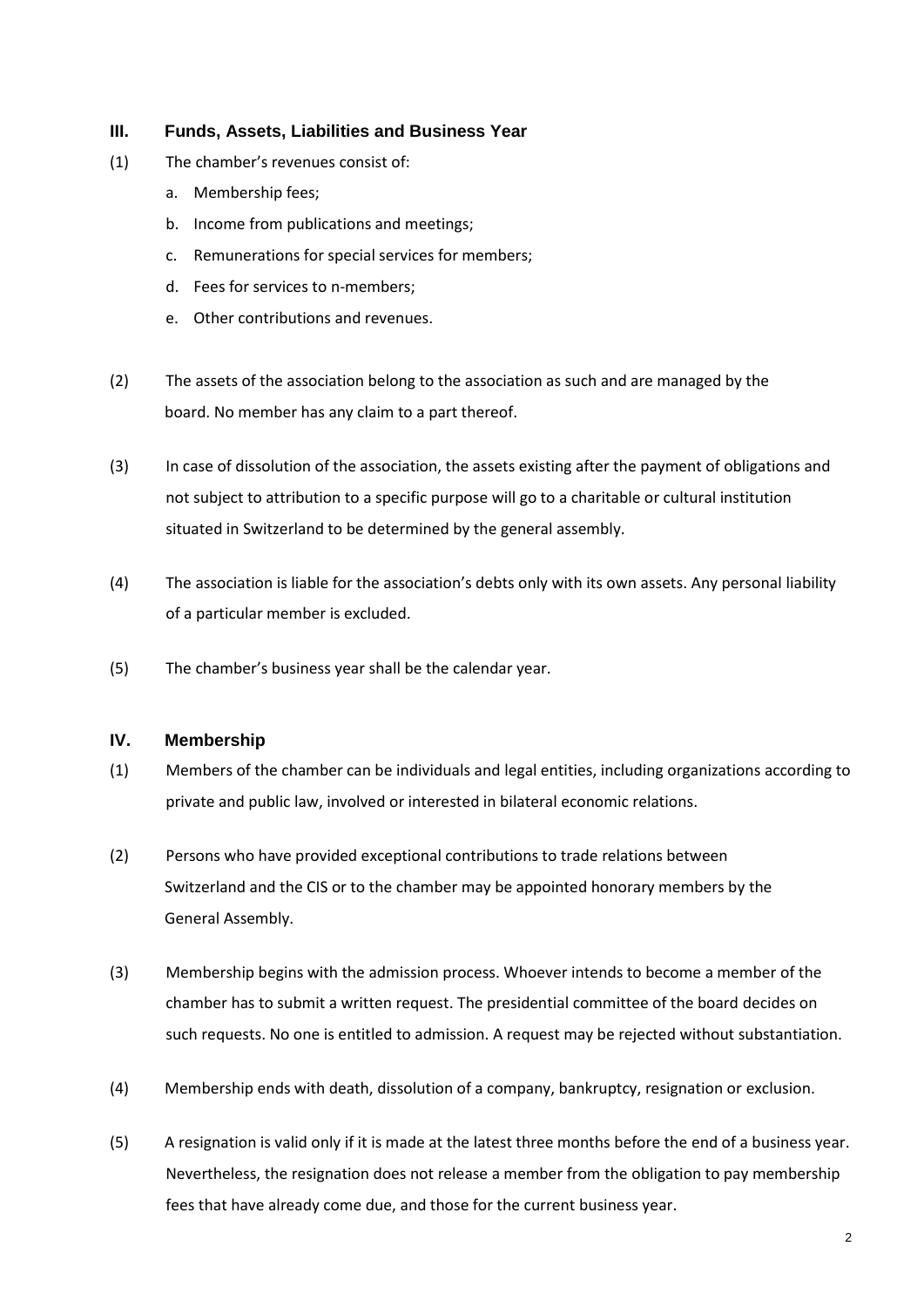(6) In the event that a member seriously violates his or her obligations pursuant to Article V. Para. (4) or Article VI, the Board may decide to exclude such a member from the organization. The decision must be made by at least two thirds of the board members. The Board's decision is final without being substantiated.

## **V. Rights and Obligations of the Members**

- (1) Each member has one vote in the General assembly. Legal entities cast their votes through a representative.
- (2) The members are entitled to avail themselves of the chamber's consulting services and support in any field of bilateral economic relations.
- (3) If a member requires very detailed or time-consuming services (expert opinions or support in negotiations etc.) the chamber may charge fees and expenses.
- (4) The members shall support the chamber to achieve its goals and execute its tasks. They are obligated to adhere to the articles of associations and to respect the decisions of the Chamber's organs.

### **VI. Membership Fees**

- (1) An annual membership fee shall be paid by members. This shall be proposed by the board to the general assembly and approved by the latter.
- (2) Membership fees fall due on demand for payment and shall be paid within one month.

# **VII. General Assembly**

- (1) The general assembly of members is the supreme body of the JCC.
- (2) The regular general assembly shall take place no later than six months before the end of the business year. Its powers are in particular:
	- a) Approval of the annual report, annual financial statements and the budget;
	- b) Discharge of the board;
	- c) Election of board members;
	- d) Election of 2 auditors or 1 audit company;
	- e) Nomination of honorary members;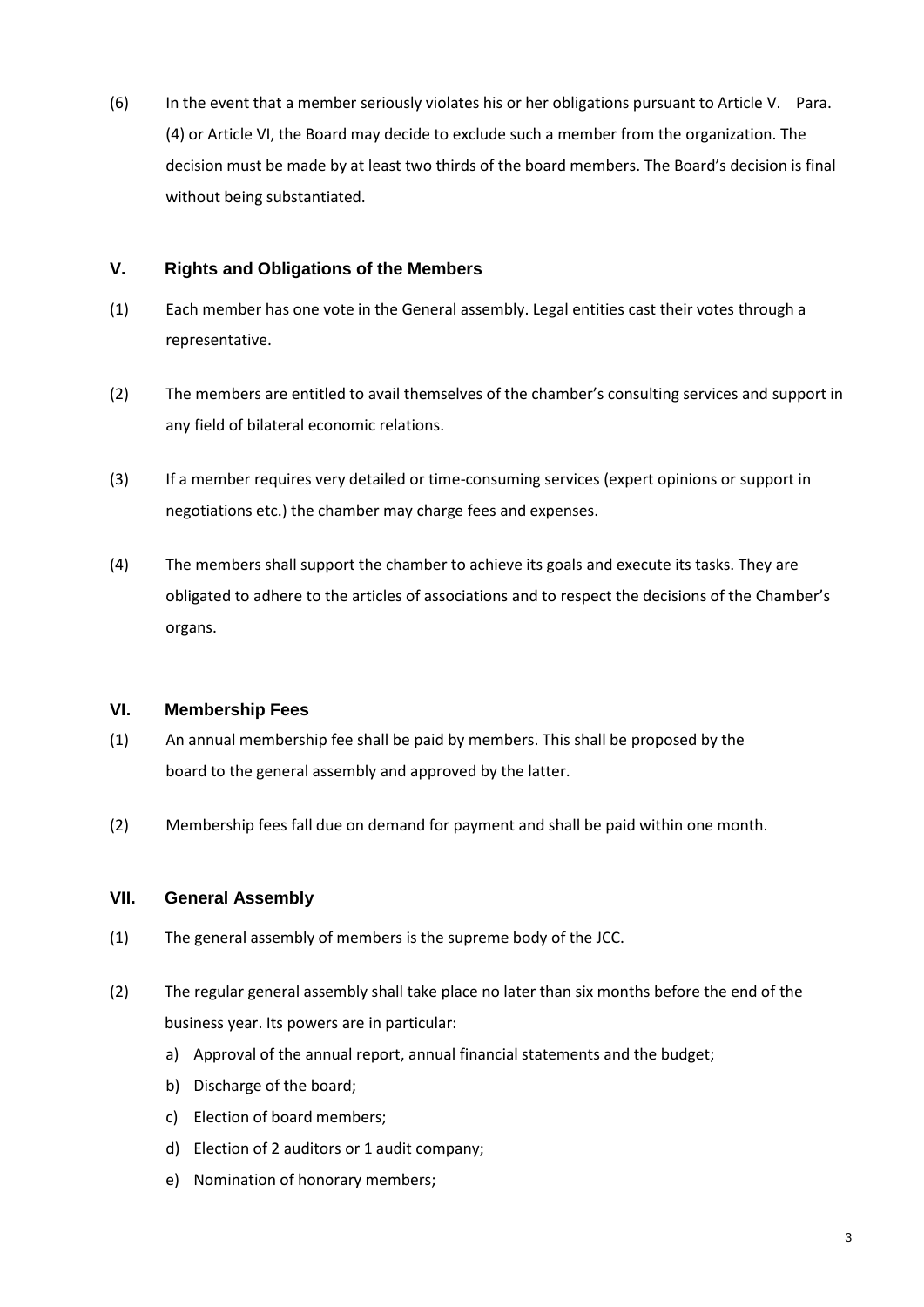- f) Making decisions on all topics referred to the general assembly by rights, reserved by the articles of association or transferred by the board;
- g) Discussion of written motions submitted by members to the president at least three weeks before the assembly. Motions on topics that are not included in the agenda that is presented during the assembly can only be addressed with the approval of all present board members.
- (3) An extraordinary general assembly may be convened at any time if necessary. It must be convened if one-fifth of all members submit a written and substantiated request. Extraordinary General Assemblies must take place within two months after receipt of the request.
- (4) General assemblies are convened by the board. The date shall be published four weeks prior to the assembly. The invitation to general assemblies is in the form of a letter or email. The invitation must include the general assembly agenda.
- (5) The president or a deputy assumes the chair of the general assembly.
- (6) Every general assembly should have a quorum to make decisions that are on the agenda.
- (7) Decisions are approved by a majority of votes unless the articles of association determine different quora. In the event of a tied vote, the chairperson has the casting vote.
- (8) The general assembly may decide to take a secret vote.
- (9) Every member has the right to be represented by another member on the basis of a written proxy. No member may represent more than one other member.

#### **VIII. Board: Election, Personnel, Representation**

- (1) The board manages and oversees the chamber and acts on its behalf.
- (2) The board consists of at least three members elected by the general assembly. They act on an honorary basis. Any chamber member, representative or honorary member can be elected as a board member.
- (3) The term of office is three years; board members may be re-elected. The board members make their position available when they resign.
- (4) In the event that a member gives up his function during his term of office, the board may co-opt another person to the board, but must submit such co-optation for approval at the next general assembly.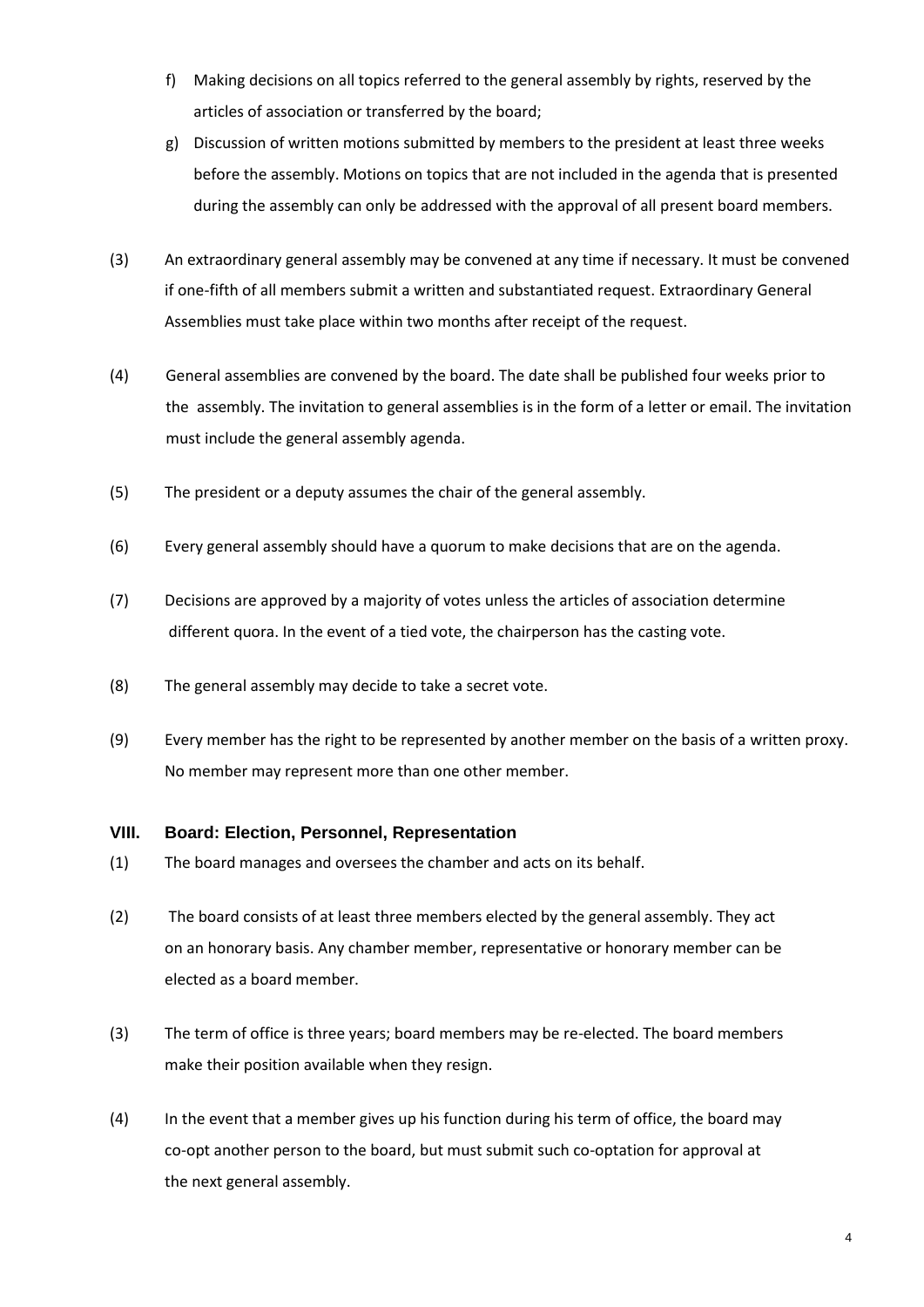(5) Every board member may represent no more than one other absent member.

## **IX. Board: Organisation and Functions**

- (1) The board appoints a president and no less than one vice-president from among its members.
- (2) The board has the following functions and competences:
	- a) Making of decisions on all chamber matters that are not explicitly transferred to the general assembly, presidential committee, management, or another organ;
	- b) Execution of the chamber's decisions;
	- c) Representation of the chamber on its behalf;
	- d) Convocation and preparation of the general assembly;
	- e) Organisation of chamber operations as provided by the articles of associations unless these functions are delegated to the presidential committee or the management;
	- f) Nomination of management;
	- g) Elaboration and approval of all regulations required for the chamber's operation;
	- h) Regulation of fees and honoraria;
	- i) Exclusion of members according to Art. IV. Para. (6) of the articles of association;
	- j) Appointment of the necessary committees and determination of their functions.
- (3) The meetings of the board are called by the president. He must call a meeting if requested by onethird of all board members. The board does not require a particular quorum in order to make a decision.
- (4) The board meeting is chaired by the president or a vice-president or another member of the board. The chairperson has the right to vote and, in the event of a tied vote, to make the casting vote.
- (5) The board can also make valid decisions by written correspondence. Each member is entitled to convene a discussion of that issue at a board meeting.
- (6) The board may decide to compensate certain members for their services.

# **X. Presidential Committee**

- (1) The board elects an executive committee to manage ongoing and urgent matters that consists of the same number of members as CIS states.
- (2) The presidential committee is headed by the board president and has the following functions: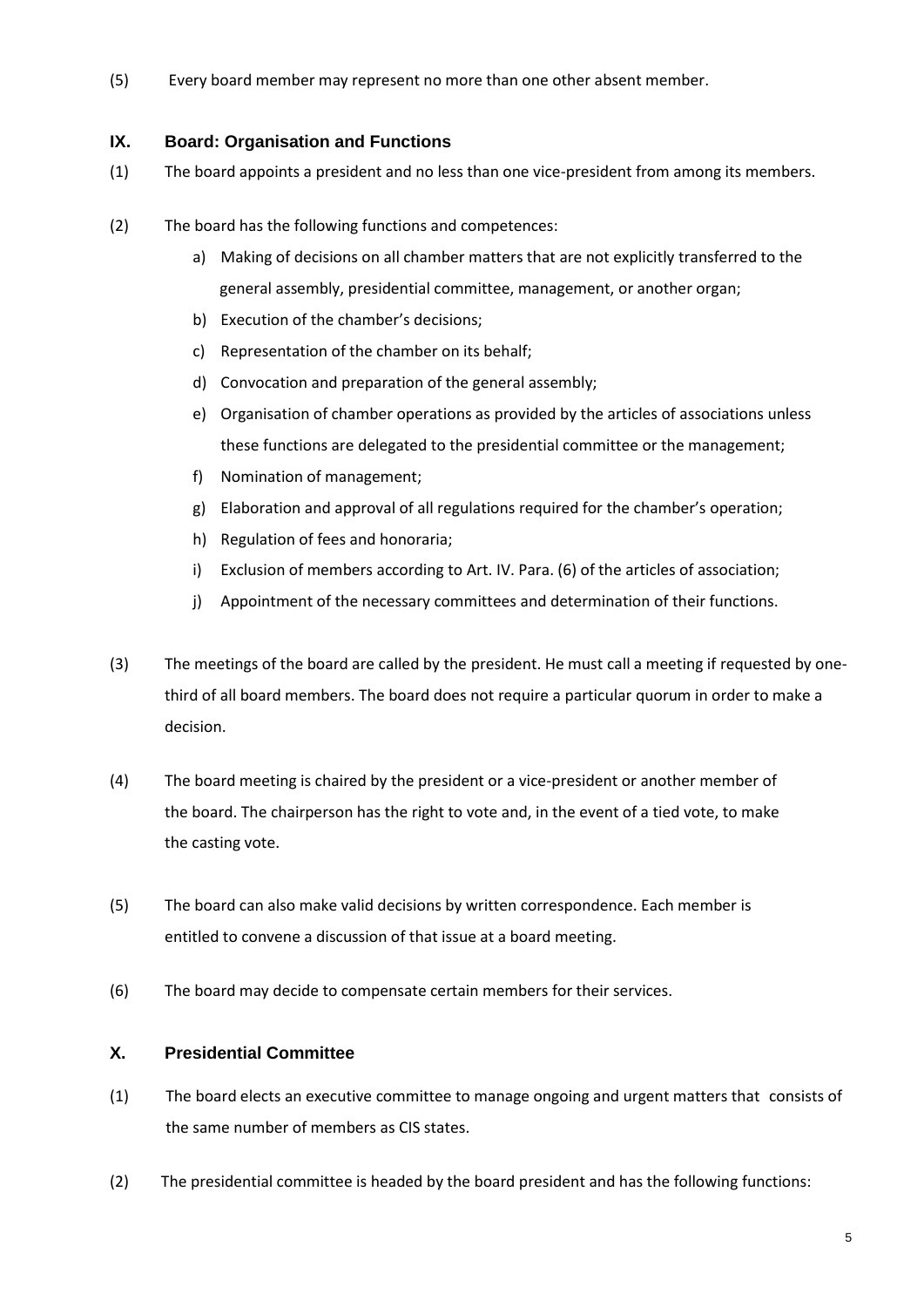- a) Decision about the admission of chamber members;
- b) Execution of ongoing and urgent matters that are not delegated to another organ or that are explicitly delegated by the board to the presidential committee;
- c) Convocation and preparation of board meetings;
- d) Instructing management and supervising its operations;
- e) Coordination of chamber's operations with institutions that promote trade and business relation with the CIS;
- f) Approval of contracts;
- g) Implementation of other operations delegated to the presidential committee;
- h) Determining signatory power of management;
- i) Creation of sections in the French or Italian-speaking part of Switzerland.

#### **XI. Special Advisors**

(1) If required the presidential committee may appoint special advisors to represent the chamber´s interests in Switzerland and the CIS.

#### **XIII. Revision of the Articles of Association and Liquidation**

(1) A decision to change the articles of association or liquidate the association requires a vote by two thirds of the total number of chamber members at the general assembly.

Zurich, Switzerland, April 14, 2015

President Minutes

\_\_\_\_\_\_\_\_\_\_\_\_\_\_\_\_\_\_\_\_ \_\_\_\_ \_\_\_\_\_\_\_\_\_\_\_\_\_\_\_\_\_\_\_\_\_\_

M. Pawlicek D. Sallis

Sallis